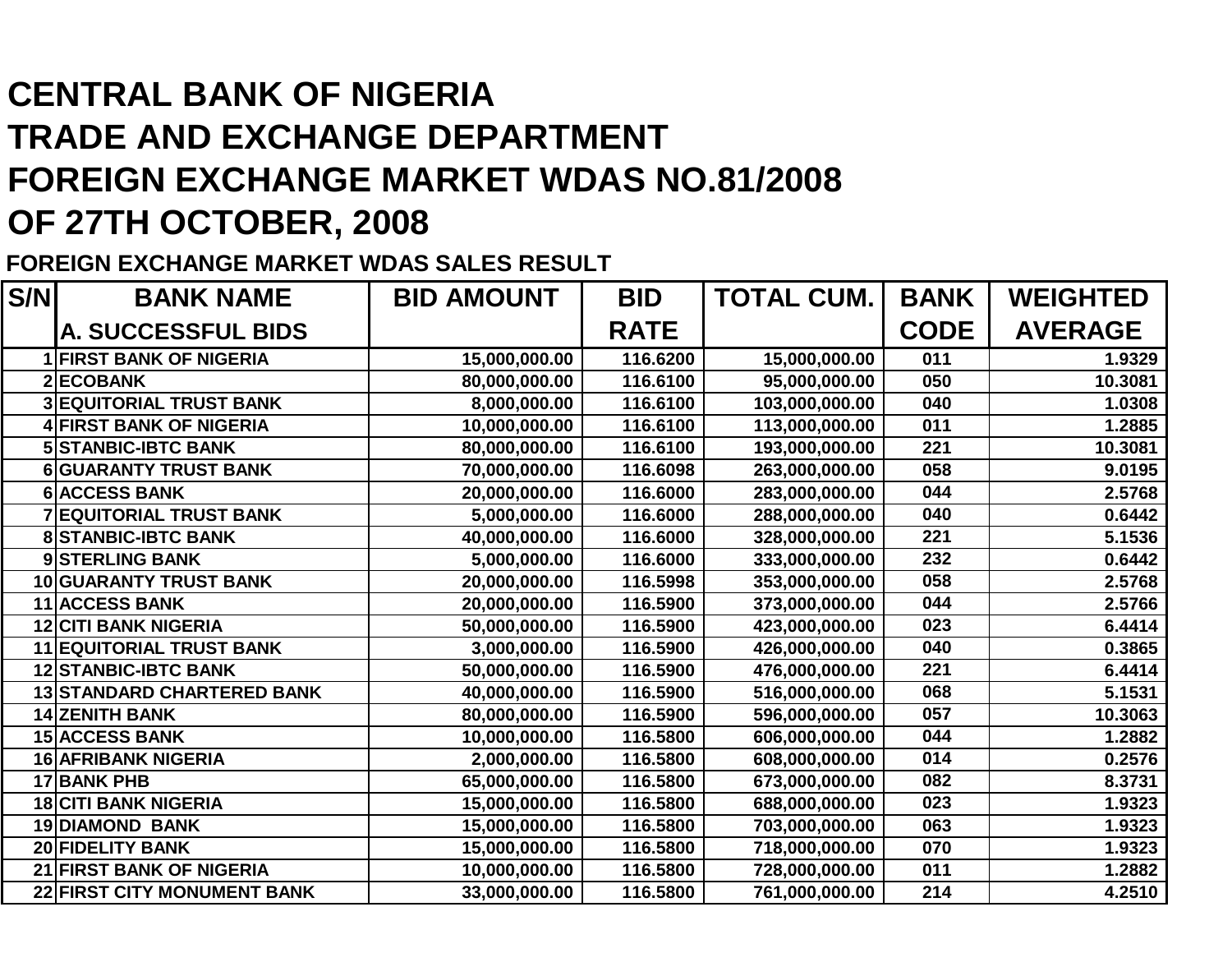| 23 OCEANIC BANK INTERNATIONAL        | 30,000,000.00  | 116.5800 | 791,000,000.00 | 056 | 3.8645   |
|--------------------------------------|----------------|----------|----------------|-----|----------|
| 24 SKYE BANK                         | 16,000,000.00  | 116.5800 | 807,000,000.00 | 076 | 2.0611   |
| <b>25 UNITY</b><br><b>BANK</b>       | 2,000,000.00   | 116.5800 | 809,000,000.00 | 215 | 0.2576   |
| 26 STANDARD CHARTERED BANK           | 10,000,000.00  | 116.5800 | 819,000,000.00 | 068 | 1.2882   |
| 27 ZENITH BANK                       | 20,000,000.00  | 116.5800 | 839,000,000.00 | 057 | 2.5764   |
| 28 BANK PHB                          | 5,000,000.00   | 116.5700 | 844,000,000.00 | 082 | 0.6440   |
| <b>29 CITI BANK NIGERIA</b>          | 10,000,000.00  | 116.5700 | 854,000,000.00 | 023 | 1.2881   |
| <b>30 DIAMOND BANK</b>               | 5,000,000.00   | 116.5700 | 859,000,000.00 | 063 | 0.6440   |
| <b>31 AFRIBANK NIGERIA</b>           | 2,000,000.00   | 116.5700 | 861,000,000.00 | 014 | 0.2576   |
| 32 EQUITORIAL TRUST BANK             | 2,000,000.00   | 116.5700 | 863,000,000.00 | 040 | 0.2576   |
| 33 FIDELITY BANK                     | 5,000,000.00   | 116.5700 | 868,000,000.00 | 070 | 0.6440   |
| <b>34 FIRST CITY MONUMENT BANK</b>   | 7,000,000.00   | 116.5700 | 875,000,000.00 | 214 | 0.9016   |
| 35 GUARANTY TRUST BANK               | 1,000,000.00   | 116.5700 | 876,000,000.00 | 058 | 0.1288   |
| 36 SKYE BANK                         | 4,000,000.00   | 116.5700 | 880,000,000.00 | 076 | 0.5152   |
| <b>37 STANDARD CHARTERED BANK</b>    | 5,000,000.00   | 116.5700 | 885,000,000.00 | 068 | 0.6440   |
|                                      | 885,000,000.00 |          |                |     |          |
| <b>B. UNSUCCESSFUL BIDS</b>          |                |          |                |     |          |
| <b>38 OCEANIC BANK INTERNATIONAL</b> | 5,000,000.00   | 116.5600 | 890,000,000.00 | 056 | 0.6440   |
| <b>39 ZENITH BANK</b>                | 10,000,000.00  | 116.5600 | 900,000,000.00 | 057 | 1.2880   |
| 40 OCEANIC BANK INTERNATIONAL        | 5,000,000.00   | 116.5400 | 905,000,000.00 | 056 | 0.6439   |
|                                      | 20,000,000.00  |          |                |     |          |
| TOTAL $(A + B)$                      | 905,000,000.00 |          |                |     | 116.5925 |

## **BANKS' BDC CASH REQUEST**

| <b>S/NIBANK NAME</b>           | <b>BID AMOUNT</b> | <b>BID</b>  | <b> TOTAL CUM.  BANK</b> |             |
|--------------------------------|-------------------|-------------|--------------------------|-------------|
| <b>A. SUCCESSFUL BIDS</b>      |                   | <b>RATE</b> |                          | <b>CODE</b> |
| <b>1 ACCESS BANK</b>           | 2,000,000.00      | 116.6000    | 2,000,000.00             | 044         |
| <b>2 EQUITORIAL TRUST BANK</b> | 2,000,000.00      | 116.6000    | 4,000,000.00             | 040         |
| <b>3 GUARANTY TRUST BANK</b>   | 2,000,000.00      | 116.5900    | 6,000,000.00             | 058         |
| <b>4 UNITY BANK</b>            | 2,000,000.00      | 116.5800    | 8,000,000.00             | 215         |
| <b>5 FIDELITY BANK</b>         | 2,000,000.00      | 116.5700    | 10,000,000.00            | 070         |
| 6 INTERCONTINENTAL BANK        | 2,000,000.00      | 116.5700    | 12,000,000.00            | 069         |
|                                | 12,000,000.00     |             |                          |             |